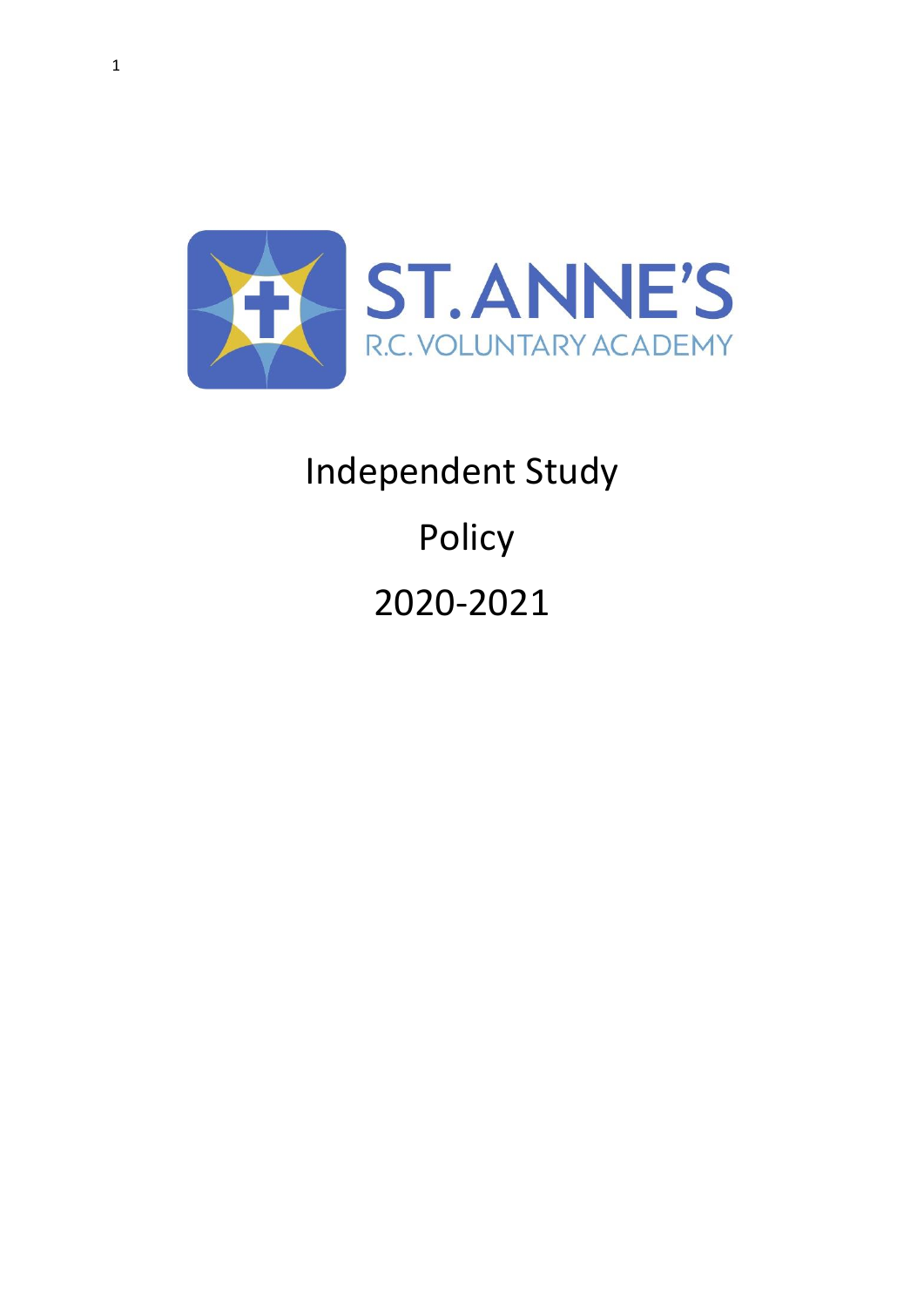## *Independent Study*

From September 2020, *homework* has been reintroduced at St Anne's under the title 'Independent Study'. We have also introduced the use of Knowledge Organisers and Key Vocabulary Lists as a learning tool to be used in class and at home. The move to Independent Study and Knowledge Organisers means that **no students should ever have "***nothing to do***" or "***no homework***"**. This move is supported by research from the Education Endowment Foundation who list 'Metacognition and Self-Regulation' as having a +7 impact on students' progress and 'Homework' as having a +5 impact in their Sutton Trust Toolkit (see [https://educationendowmentfoundation.org.uk/evidence](https://educationendowmentfoundation.org.uk/evidence-summaries/teaching-learning-toolkit/)[summaries/teaching-learning-toolkit/\)](https://educationendowmentfoundation.org.uk/evidence-summaries/teaching-learning-toolkit/)

Independent Study at St Anne's has three main aims:

- 1. To improve students' knowledge and understanding (fluency) as the building blocks of all learning in all subjects
- 2. To develop effective independent learning habits and their own Metacognition skills
- 3. To enhance students' literacy and numeracy

Students' Knowledge and understanding will be promoted through the publication of 'Knowledge Organisers' for each student, in every subject, termly. These will inform students and parents of exactly what knowledge the students need to acquire and understand in that half term as the building blocks of learning for that scheme of work. Progress will be measured in class through regular short tests/low stakes quizzes. Students' commitment to their independent study will be evident in their mastery of that knowledge and understanding.

Students Independent learning habits will be promoted through the tasks set on EPraise and the direct link to the Knowledge Organisers. In this sense, students will be revising from the start of year 7 continuously as opposed to a new task for them to begin in KS4.the long term approach to independent study becomes habitual and the same strategies are embedded in all students by the time they do external examinations in year 11.

Students' literacy will be promoted through reading for pleasure at KS3 and measured by the students' progress with engaged reading time, Quiz participation and % correct in the Accelerated Reader programme

'Students' Numeracy will be promoted through the use of online learning platforms Hegarty Maths and Times Table Rockstars; which will allow them, independently, to work on key numeracy skills. Students' Progress in Numeracy will be measured by their scores in Numeracy Ninja activities (KS3 only), analysis and feedback given in Hegarty Maths and by their performance in regular short tests within lessons.'

*What is a Knowledge Organiser?*

A Knowledge Organiser is an a4 sheet of paper which outlines all the 'core/key' knowledge that pupils need to learn, memorise and remember for the long term, for any given topic. Some examples of the types of information that may be found on Knowledge Organisers are: key concepts, key quotations, key dates, key facts, key equations and formulas, key grammatical structures and key vocabulary.

Whilst the information on the knowledge organisers is not exhaustive, the aim is to ensure that the core knowledge and key concepts which teachers believe to be of utmost importance to pupils'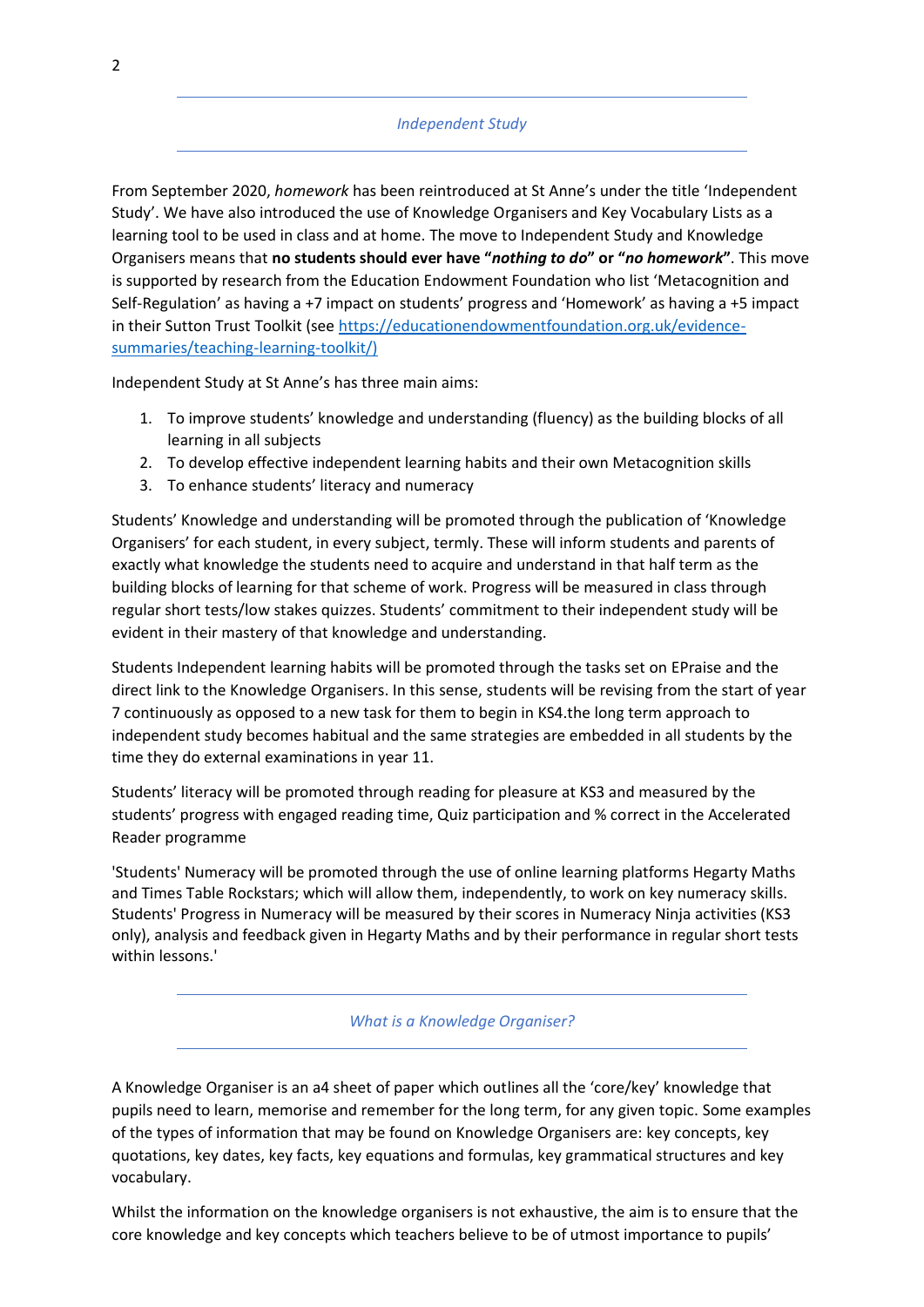future learning are clearly mapped. This will ensure that pupils are being repeatedly exposed to the key concepts, principles and knowledge that will ultimately ensure success at GCSE and beyond. This does not mean that pupils study GCSEs from year 7. It simply ensures that the foundations which underpin success at GCSE are being mastered over 5 years to ensure deep and meaningful learning.

Knowledge Organisers will be provided to every pupil in every subject and for every topic. Teachers will ensure that pupils have access to these resources at the start of the scheme of work so that pupils are able to see the 'bigger picture' and how their learning from one lesson to the next fits into the learning journey.

Parents will also have access to all Knowledge Organisers via the school website.

*How do pupils use the Knowledge Organisers?*

Each child will carry a Knowledge Organiser booklet and Independent Study journal with them as part of their daily equipment.

Subject teachers will set pupils specific tasks to complete using the Knowledge Organisers. The focus for these tasks will be on building pupils' memory through the use of retrieval practice since Cognitive Science shows us that the best way to ensure that pupils' learning is being transferred into their long-term memories is through retrieval practice.

*Expectations*

#### **All teaching staff are expected to:**

- Set tasks weekly at KS3 for core subjects and once a fortnight for other subjects
- Set tasks weekly for all subjects at KS4
- Set tasks which promote the acquisition of knowledge and understanding (fluency) in each subject using the Knowledge Organisers
- Publish Independent Study tasks on EPraise in line with the prescribed amount and frequency
- Ensure that reasonable adjustments are made in line with the SEND Code of Practice and Equality Act 2010. Students who have identified specific needs must be able to both access the Independent Study tasks and be challenged by them in line with their level of ability.
- Assess the impact of Independent Study in lesson time and provide feedback to help students to improve.
- Where it is clear that a student has not engaged with Independent Study effectively, tasks should be reset and completed in the students' own time as appropriate.
- Provide support for students who require it

#### **All students are expected to:**

- Complete the Independent Study tasks set
- Engage in their Knowledge Organisers using the Independent Learning Strategies in addition to specific Independent Study set tasks
- Show the impact of their Independent Study in lessons and be prepared to repeat any tasks that show poor commitment to Independent Study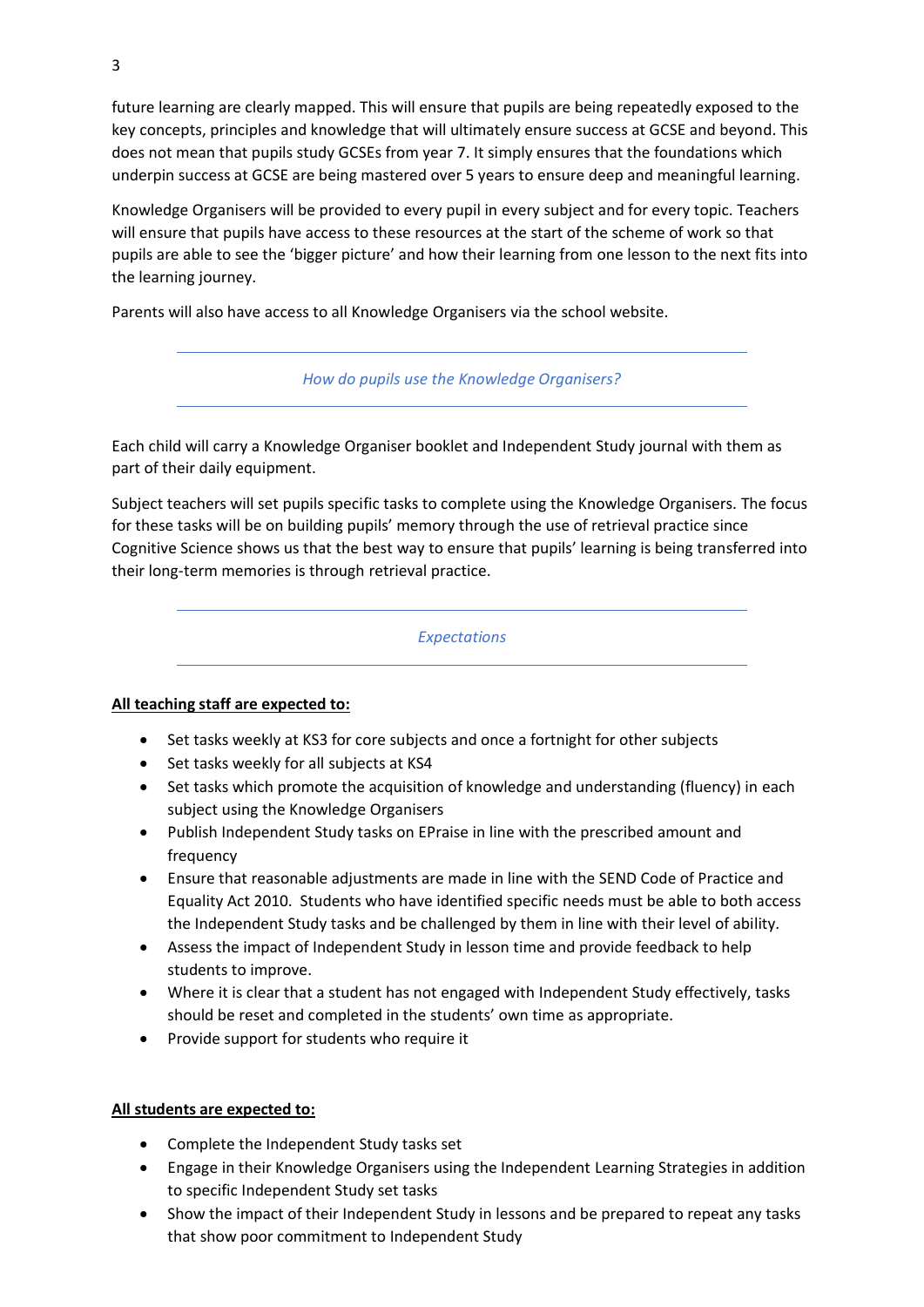• Speak to their class teacher in the first instance if there is a barrier to them engaging in their Independent Study

### **Parent/carer support:**

Students will need to work more independently as they move closer to their GCSE exams and parent/carer input is vitally important in helping them to do well:

- Provide a quiet environment and necessary equipment.
- Have a regular independent study routine.
- Praise effort, rather than achievement.
- Show an interest
- Use the Knowledge Organisers to test student's subject knowledge.
- Contact school if you/your child has any barriers to accessing Independent Study

#### *Setting Independent Study Tasks*

All Independent Study tasks should 'retrieve' knowledge that has been taught in lessons from the current scheme of work or any previous schemes (interleaving). The way in which tasks are recorded on EPraise should show a clear link to the Knowledge Organisers and the Independent Learning Strategies or tasks being set.

For example:

- 1. Instead of "*revise cells*", the task should be "*Produce a Mind Map to show what you know about cells in preparation for next lesson*". This ensures that the students know HOW to 'revise' and their producing a mind map supports all 3 Independent Study aims. This task can be adapted using the 'give a lecture' or 'knowledge drop' Independent Learning Strategies.
- 2. Instead of "*read for 20 minutes*", the task should be "*Try to read on average 20 mins per evening and at the end of the week, write a paragraph summarising what you have been reading*" OR "*Keep a reading journal – after each chapter, write a reaction to what you have read on a post it note and stick it in your reading book*" OR "*Which character in your book best typifies the school SACRED Values and why?*" These approaches may limit the students focus on clock watching and nurture more of a reading for pleasure approach.
- 3. Instead of "*Write definitions of the 15 key Science/ Music/ Drama/ Technology terms*", the task should be "*Show that you understand the 15 key terms by using them in new sentences*". This avoids the low-level rote task of writing definitions and reinforces students' learning by knowing and understanding words in order to place them correctly in context.

*Suggested Independent Learning Strategies*

**Mnemonic:** To remember important points.

- B- Blame
- R- Reparations
- A- Army
- T Territory
- To remember the terms of the Treaty of Versailles.